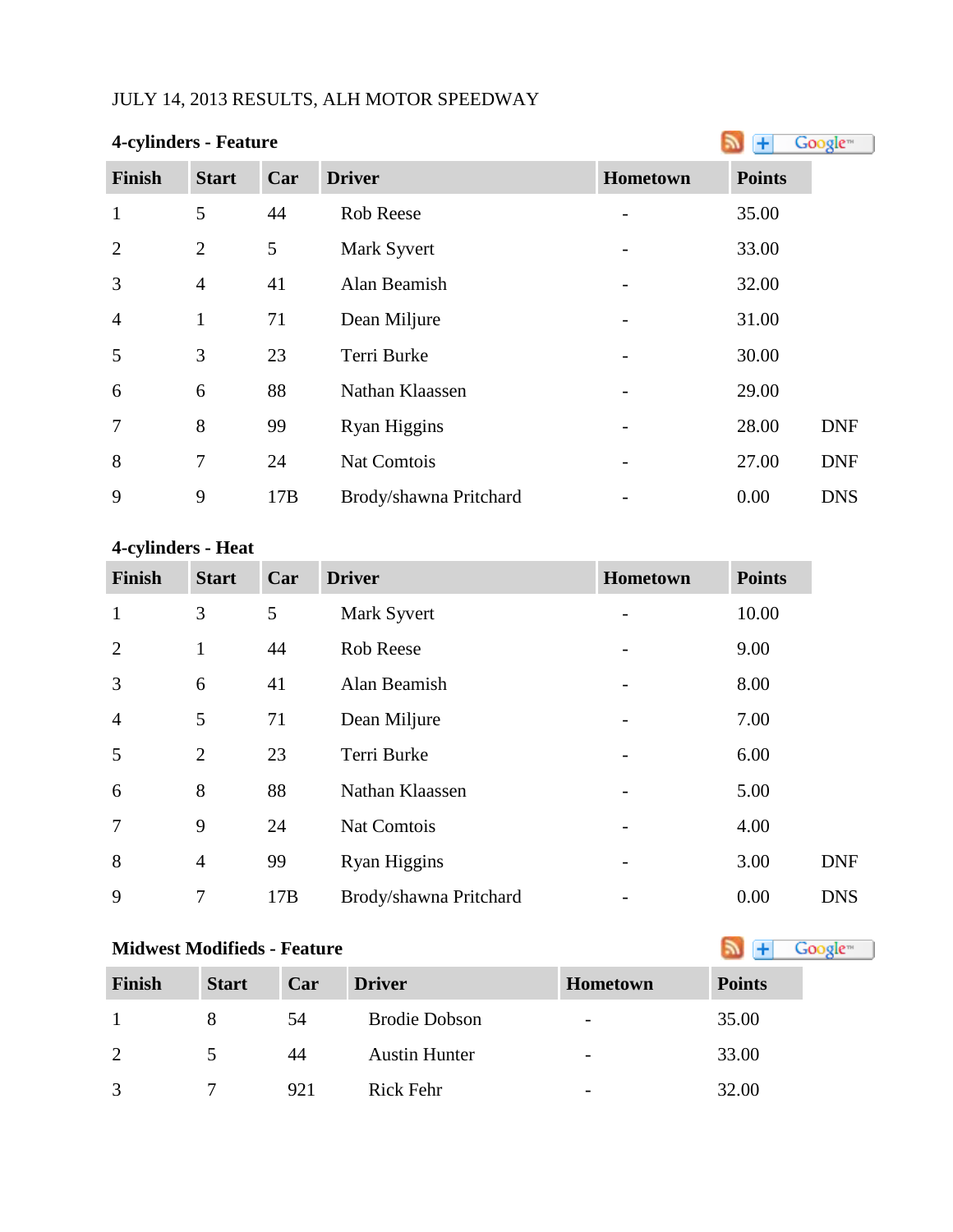| $\overline{4}$ | 4              | 36             | <b>Ryan Cousins</b> |                 | 31.00 |            |
|----------------|----------------|----------------|---------------------|-----------------|-------|------------|
| 5              | 3              | X <sub>5</sub> | Rob Gordon          | -               | 30.00 |            |
| 6              | 9              | 42             | Rob Penner          |                 | 29.00 |            |
| 7              | 10             | 6C             | Len Carson          | $\qquad \qquad$ | 28.00 |            |
| 8              |                | $\overline{4}$ | <b>Grant Hall</b>   |                 | 27.00 | <b>DNF</b> |
| 9              | $\overline{2}$ | 24             | James Wall          |                 | 26.00 | <b>DNF</b> |
| 10             | 6              | 88             | Paul Veert          |                 | 0.00  | <b>DNS</b> |

#### **Midwest Modifieds - Heat 2**

| <b>Finish</b>  | <b>Start</b>   | Car            | <b>Driver</b>        | Hometown                 | <b>Points</b> |
|----------------|----------------|----------------|----------------------|--------------------------|---------------|
|                | 3              | 54             | <b>Brodie Dobson</b> | $\overline{\phantom{a}}$ | 10.00         |
| 2              |                | X <sub>5</sub> | Rob Gordon           | $\overline{\phantom{a}}$ | 9.00          |
| 3              | 2              | 24             | James Wall           | $\overline{\phantom{a}}$ | 8.00          |
| $\overline{4}$ | $\overline{4}$ | 36             | <b>Ryan Cousins</b>  | $\overline{\phantom{a}}$ | 7.00          |
| 5              | 5              | 6C             | Len Carson           | $\overline{\phantom{0}}$ | 6.00          |

### **Midwest Modifieds - Heat 1**

| <b>Finish</b>  | <b>Start</b>   | Car            | <b>Driver</b>        | Hometown                 | <b>Points</b> |
|----------------|----------------|----------------|----------------------|--------------------------|---------------|
|                |                | 44             | <b>Austin Hunter</b> | $\overline{\phantom{a}}$ | 10.00         |
| 2              | 5              | $\overline{4}$ | <b>Grant Hall</b>    | $\overline{\phantom{a}}$ | 9.00          |
| 3              | 3              | 921            | <b>Rick Fehr</b>     | $\overline{\phantom{a}}$ | 8.00          |
| $\overline{4}$ | $\overline{4}$ | 88             | Paul Veert           | $\overline{\phantom{a}}$ | 7.00          |
| 5              | $\overline{2}$ | 42             | Rob Penner           | $\overline{\phantom{0}}$ | 6.00          |

| <b>Modifieds - Feature</b> | Google <sup>16</sup> |     |                       |          |               |
|----------------------------|----------------------|-----|-----------------------|----------|---------------|
| <b>Finish</b>              | <b>Start</b>         | Car | <b>Driver</b>         | Hometown | <b>Points</b> |
| 1                          | 3                    | 20X | Darian Boyce          |          | 35.00         |
| 2                          | 4                    | 48  | Jerome Guyot          |          | 33.00         |
| 3                          | 5                    | 10  | <b>Tyson Turnbull</b> |          | 32.00         |
| $\overline{4}$             | $\overline{2}$       | 5   | <b>Scott Greer</b>    |          | 31.00         |
| 5                          | 7                    | 29K | Ryan Kereluk          |          | 30.00         |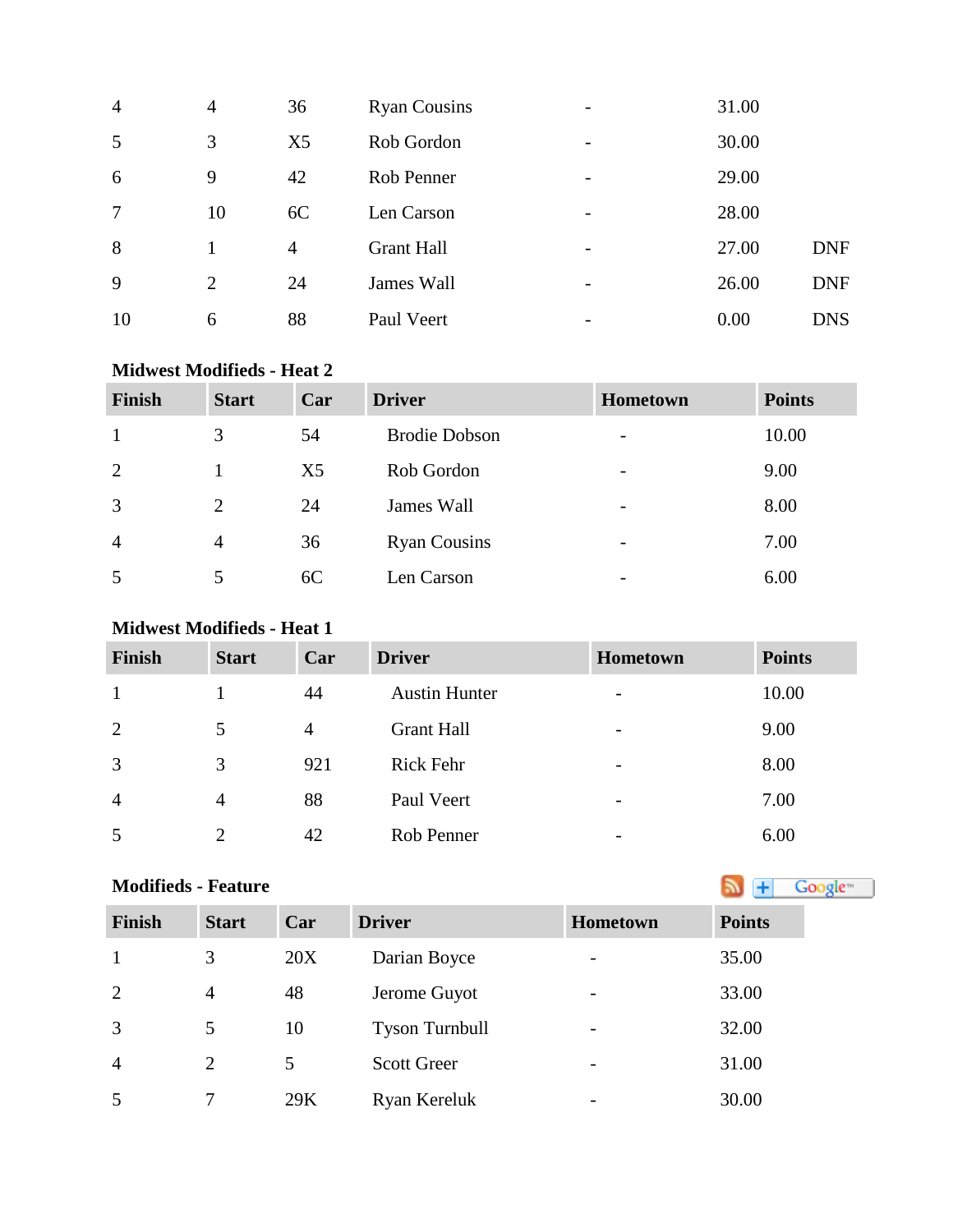| 6      | 8  | 10W            | Ward Imrie     | $\qquad \qquad \blacksquare$ | 29.00 |     |
|--------|----|----------------|----------------|------------------------------|-------|-----|
| $\tau$ |    | <b>9M</b>      | Lee Mcrae      | $\qquad \qquad \blacksquare$ | 28.00 |     |
| 8      | 10 | 25             | Eric Guyot     | $\overline{\phantom{a}}$     | 27.00 |     |
| 9      | 9  | X <sub>5</sub> | Rob Gordon     | $\overline{\phantom{a}}$     | 26.00 |     |
| 10     | 6  | 1 J            | Jeff Pritchard | -                            | 25.00 | DNF |

#### **Modifieds - Heat 2**

| <b>Finish</b>  | <b>Start</b>   | Car            | <b>Driver</b>      | <b>Hometown</b>          | <b>Points</b> |
|----------------|----------------|----------------|--------------------|--------------------------|---------------|
|                | 3              | 20X            | Darian Boyce       | $\overline{\phantom{0}}$ | 10.00         |
| 2              | $\overline{4}$ | 5              | <b>Scott Greer</b> | $\overline{\phantom{a}}$ | 9.00          |
| 3              | 2              | 9M             | Lee Mcrae          | $\overline{\phantom{0}}$ | 8.00          |
| $\overline{4}$ |                | 1 <sub>J</sub> | Jeff Pritchard     | $\overline{\phantom{a}}$ | 7.00          |
| 5              |                | 25             | Eric Guyot         | $\overline{\phantom{0}}$ | 6.00          |

#### **Modifieds - Heat 1**

| <b>Finish</b>  | <b>Start</b>   | Car            | <b>Driver</b>         | <b>Hometown</b>          | <b>Points</b> |
|----------------|----------------|----------------|-----------------------|--------------------------|---------------|
|                | 3              | 48             | Jerome Guyot          | $\overline{\phantom{a}}$ | 10.00         |
| 2              | 5              | 10W            | Ward Imrie            | $\overline{\phantom{a}}$ | 9.00          |
| 3              |                | 29K            | Ryan Kereluk          | $\overline{\phantom{a}}$ | 8.00          |
| $\overline{4}$ | $\overline{2}$ | 10             | <b>Tyson Turnbull</b> | $\overline{\phantom{a}}$ | 7.00          |
| 5              | $\overline{4}$ | X <sub>5</sub> | Rob Gordon            | $\overline{\phantom{0}}$ | 6.00          |

## **StreetStock - Feature Street Stock - Feature**

| <b>Finish</b>  | <b>Start</b> | Car     | <b>Driver</b>         | <b>Hometown</b>          | <b>Points</b> |
|----------------|--------------|---------|-----------------------|--------------------------|---------------|
| $\mathbf{1}$   | 8            | 39      | <b>Shawn Teunis</b>   |                          | 35.00         |
| 2              | 6            | $11$ JR | Shane Holden          |                          | 33.00         |
| $\overline{3}$ | 2            | 88      | Cody Wall             |                          | 32.00         |
| $\overline{4}$ | $\tau$       | 80      | <b>Jesse Pederson</b> |                          | 31.00         |
| 5              | 3            | 51      | <b>Mark Teunis</b>    | $\overline{\phantom{0}}$ | 30.00         |
| 6              |              | 981     | <b>Wade Girodat</b>   |                          | 29.00         |
| 7              | 10           | 2R      | <b>Steve Braun</b>    |                          | 28.00         |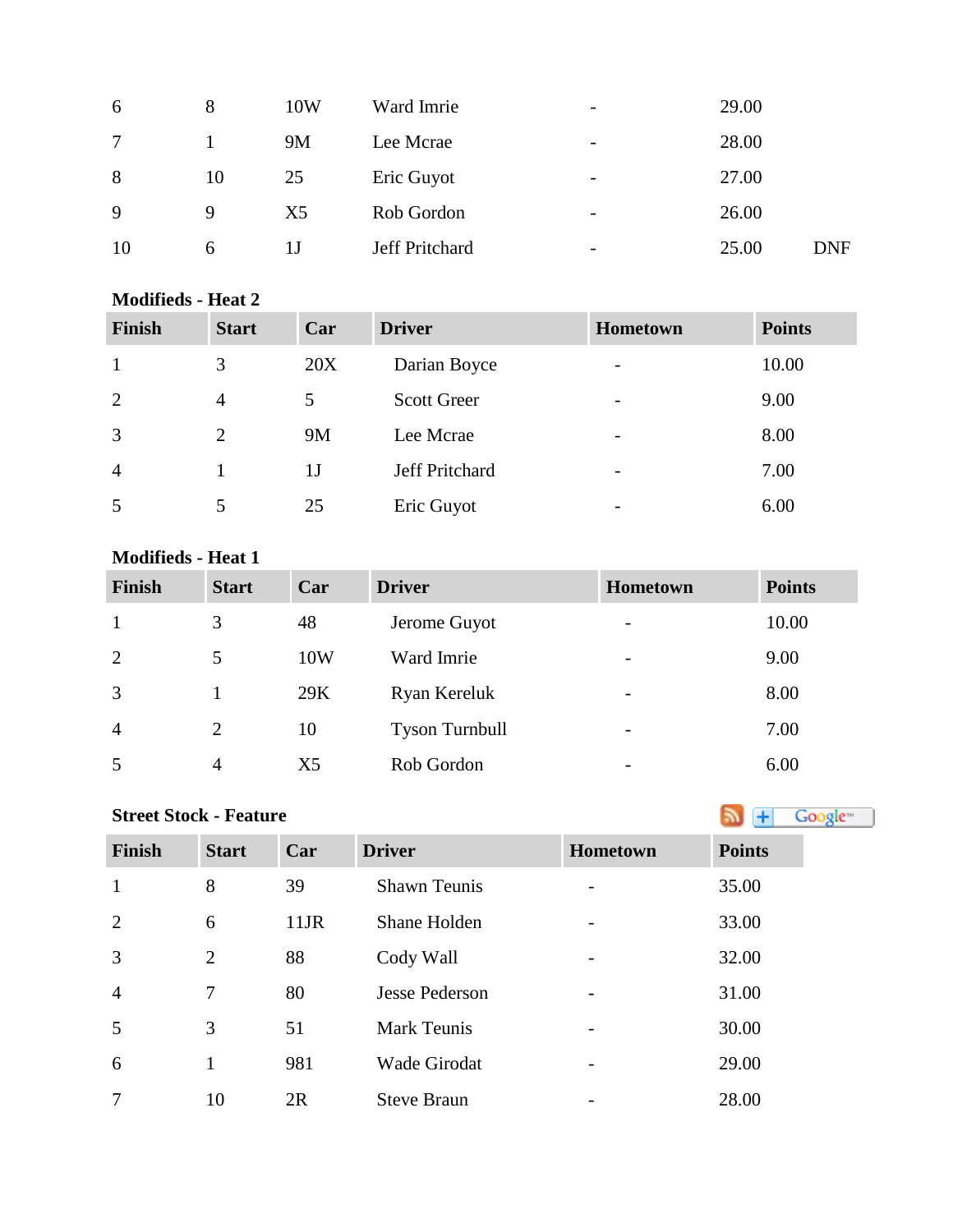| 8           | 44R | <b>Rick Braun</b>   | $\overline{\phantom{0}}$ | 27.00 |     |
|-------------|-----|---------------------|--------------------------|-------|-----|
| $\mathbf Q$ | 24  | James Wall          | $\overline{\phantom{0}}$ | 26.00 | DNF |
| 10          | 53B | <b>Billy Maruca</b> | $\overline{\phantom{0}}$ | 25.00 | DNF |

### **Street Stock - Heat 2**

| <b>Finish</b>  | <b>Start</b>   | Car     | <b>Driver</b>       | <b>Hometown</b>          | <b>Points</b> |
|----------------|----------------|---------|---------------------|--------------------------|---------------|
| 1              | 3              | $11$ JR | Shane Holden        | $\overline{\phantom{a}}$ | 10.00         |
| 2              | $\overline{4}$ | 80      | Jesse Pederson      | $\overline{\phantom{a}}$ | 9.00          |
| 3              | 2              | 24      | James Wall          | $\overline{\phantom{a}}$ | 8.00          |
| $\overline{4}$ |                | 53B     | <b>Billy Maruca</b> | $\overline{\phantom{a}}$ | 7.00          |
| 5              | 5              | 2R      | <b>Steve Braun</b>  | $\overline{\phantom{0}}$ | 6.00          |

## **Street Stock - Heat 1**

| Finish         | <b>Start</b>   | Car | <b>Driver</b>       | Hometown                 | <b>Points</b> |
|----------------|----------------|-----|---------------------|--------------------------|---------------|
| 1              | 3              | 39  | <b>Shawn Teunis</b> | $\overline{\phantom{a}}$ | 10.00         |
| 2              | $\overline{4}$ | 88  | Cody Wall           | $\overline{\phantom{0}}$ | 9.00          |
| 3              | 2              | 51  | <b>Mark Teunis</b>  | $\overline{\phantom{a}}$ | 8.00          |
| $\overline{4}$ |                | 981 | Wade Girodat        | $\overline{\phantom{a}}$ | 7.00          |
| 5              |                | 44R | <b>Rick Braun</b>   |                          | 6.00          |

## **SuperTrucks - Feature Super Trucks - Feature**

| <b>Finish</b>  | <b>Start</b>   | Car | <b>Driver</b>              | Hometown | <b>Points</b> |
|----------------|----------------|-----|----------------------------|----------|---------------|
| $\mathbf{1}$   | 2              | 5   | Glen Manning Rod Fidler    |          | 35.00         |
| 2              | 1              | 73P | Rene Poluyko               |          | 33.00         |
| 3              | 3              | 2   | Jamie Vernaus Ward Imrie   |          | 32.00         |
| $\overline{4}$ | 7              | 04  | <b>Wayne Grosky</b>        |          | 31.00         |
| 5              | 5              | 1   | George Balcaen Scott Brown |          | 30.00         |
| 6              | 6              | 22  | Dan Picton                 |          | 29.00         |
| 7              | $\overline{4}$ | 29  | Shane Holden               |          | 28.00         |

**Super Trucks - Heat**